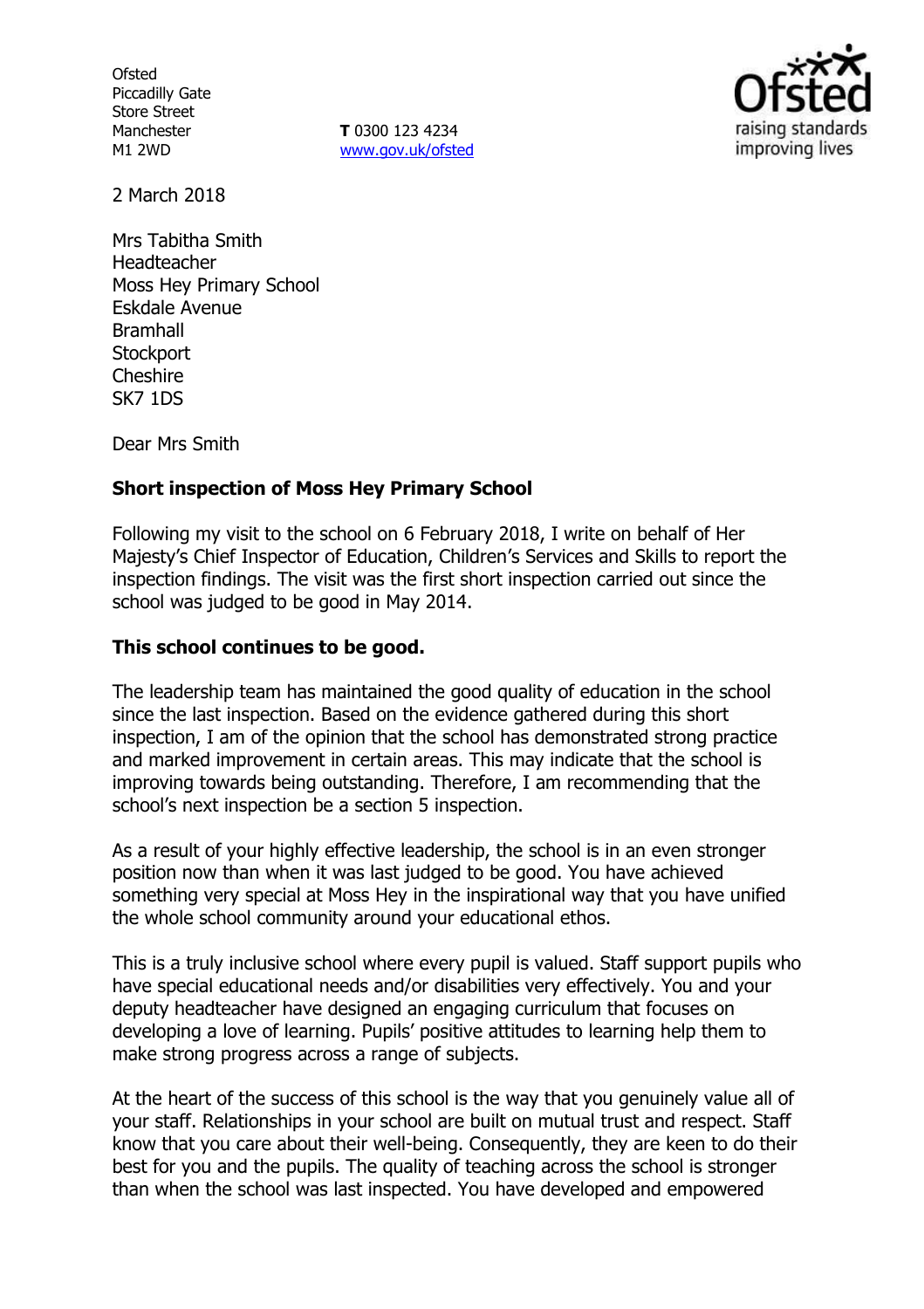

subject leaders to lead their respective areas very effectively.

Parents are extremely positive about the school. Many of them took the time to respond in the free-text section of the online questionnaire. Many of these comments spoke very highly of your leadership and the dedication of the staff. They commented on how welcoming and friendly the school is. Many parents said that their children are happy and flourishing. One parent summed up these positive views by saying that when people ask what school her daughter goes to, 'I am proud to say Moss Hey.'

Pupils really enjoy coming to school. They are enthusiastic about their learning and value the support that they receive from their teachers and other adults. They particularly enjoy the regular trips, workshops and external visitors that the school organises. Year 6 pupils relish the opportunities that they are given to take on responsibilities, for example as 'buddies' to children in Reception, or as 'digital leaders'.

At the last inspection, you were asked to sharpen the quality of your improvement planning. You responded to this swiftly. Improvement planning across the school is now very effective as it focuses on the impact of leaders' actions on pupils' progress.

You were also asked to make sure that work for the most able pupils was challenging enough, particularly in mathematics. The work you have done in response to this has enabled the most able pupils to achieve well in mathematics in recent years. However, in 2017 not all of the most able pupils made good progress in reading and writing. You have introduced a new tracking system that means that all teachers now routinely focus on ensuring that the most able pupils make the best possible progress and attain high standards in all three areas.

Pupils at Moss Hey make excellent progress in Reception and key stage 1. Your actions now are focused on ensuring that all pupils continue to progress at this rapid pace throughout key stage 2.

## **Safeguarding is effective.**

You ensure that there is a strong culture of safeguarding throughout the school. You and your staff know your pupils extremely well. This, coupled with the highquality training that staff receive, means that they are well placed to spot any signs of potential abuse or neglect.

You make it a priority that your pupils gain an age-appropriate understanding of potential dangers, including how to stay safe online. As well as ensuring that your pupils know how to use the internet safely, you communicate frequently with parents on this topic, including offering regular workshops. Pupils feel safe in school and know that there is always someone who will listen to them if they are worried about anything.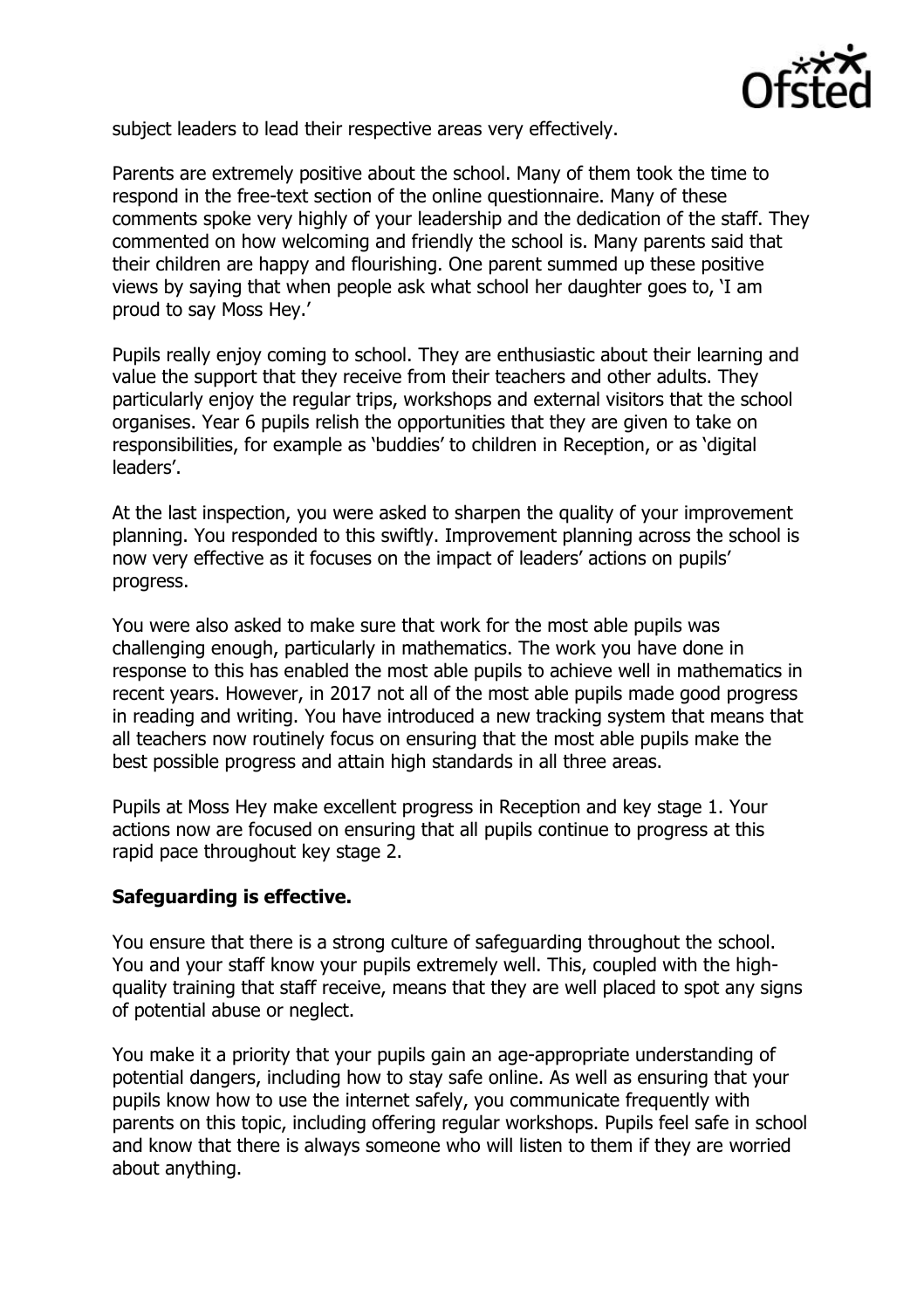

All safeguarding arrangements are fit for purpose, including protocols and practices for record-keeping. Systems to ensure that only suitable people are recruited to work with children in the school are secure.

# **Inspection findings**

- In 2017, the most able pupils in key stage 2 progressed well in mathematics. At the end of Year 6, the percentage of pupils who attained the higher standard in mathematics was above the national average. However, some of the most able pupils did not achieve as well in reading and writing. Consequently, my main line of enquiry for this inspection was to find out what you are doing to ensure that your most able pupils make the best possible progress and attain high standards in these areas. We discussed the specific contextual reasons why a very small number of pupils did not achieve well in 2017. More importantly, you shared with me the actions that you are taking to ensure that the most able pupils continue to make the same rapid progress in key stage 2 as they make in key stage 1. For example, high-ability readers now move on to 'directed reading'. This means that their choice of books helps them to develop their reading skills further.
- You have devised what you refer to as a 'far smarter' pupil-tracking system. The key to its effectiveness is its simplicity. The system enables key stage 2 teachers to focus particularly on those pupils who attained high standards in key stage 1 and ensure that they continue to make strong progress. This tracking information shows that the most able pupils currently in key stage 2 are making strong progress. Evidence of this was seen in the high-quality work in pupils' books. Pupils, including the most able, make excellent progress in key stage 1. As a result of high-quality teaching, children in Reception also make rapid progress. Consequently, a high proportion of them achieve a good level of development.
- During the inspection, I was interested to find out whether you had sharpened the quality of your improvement planning since the last inspection. There is no doubt that improvement planning across the school is now extremely effective. Pupils' learning and progress are at the heart of everything that happens in the school. If actions do not have a positive impact on outcomes for pupils then, quite simply, you do not continue with them. This clarity of purpose means that all leaders in the school, including governors, are sharply focused on what really matters.
- My final line of enquiry related to the wider curriculum. I wanted to find out how effectively pupils develop their skills, knowledge and understanding in subjects other than English and mathematics. The work that you and your deputy headteacher have done in this area is very impressive. You both have a very clear vision, not just of what you want your pupils to learn, but also of how they will learn and the skills that they will develop. Working collaboratively with all staff, you have designed a curriculum that genuinely enriches pupils' experiences. A scrutiny of a selection of 'learning journey' books provided strong evidence that pupils learn about topics in a meaningful and connected way.

## **Next steps for the school**